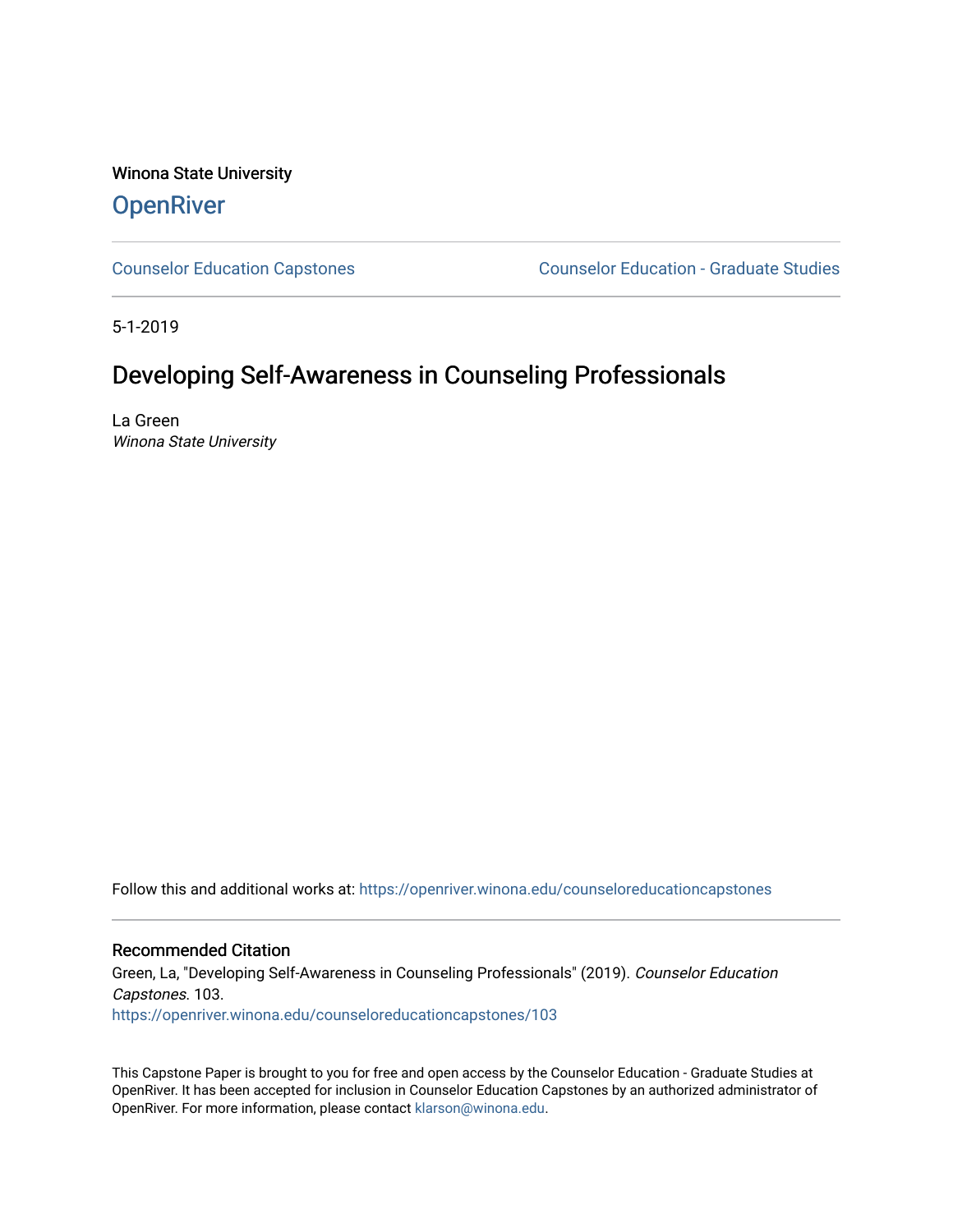Developing Self-Awareness in Counseling Professionals

La Green

A Capstone Project submitted in partial fulfillment of the

requirements for the Master of Science Degree in

Counselor Education at

Winona State University

Spring 2019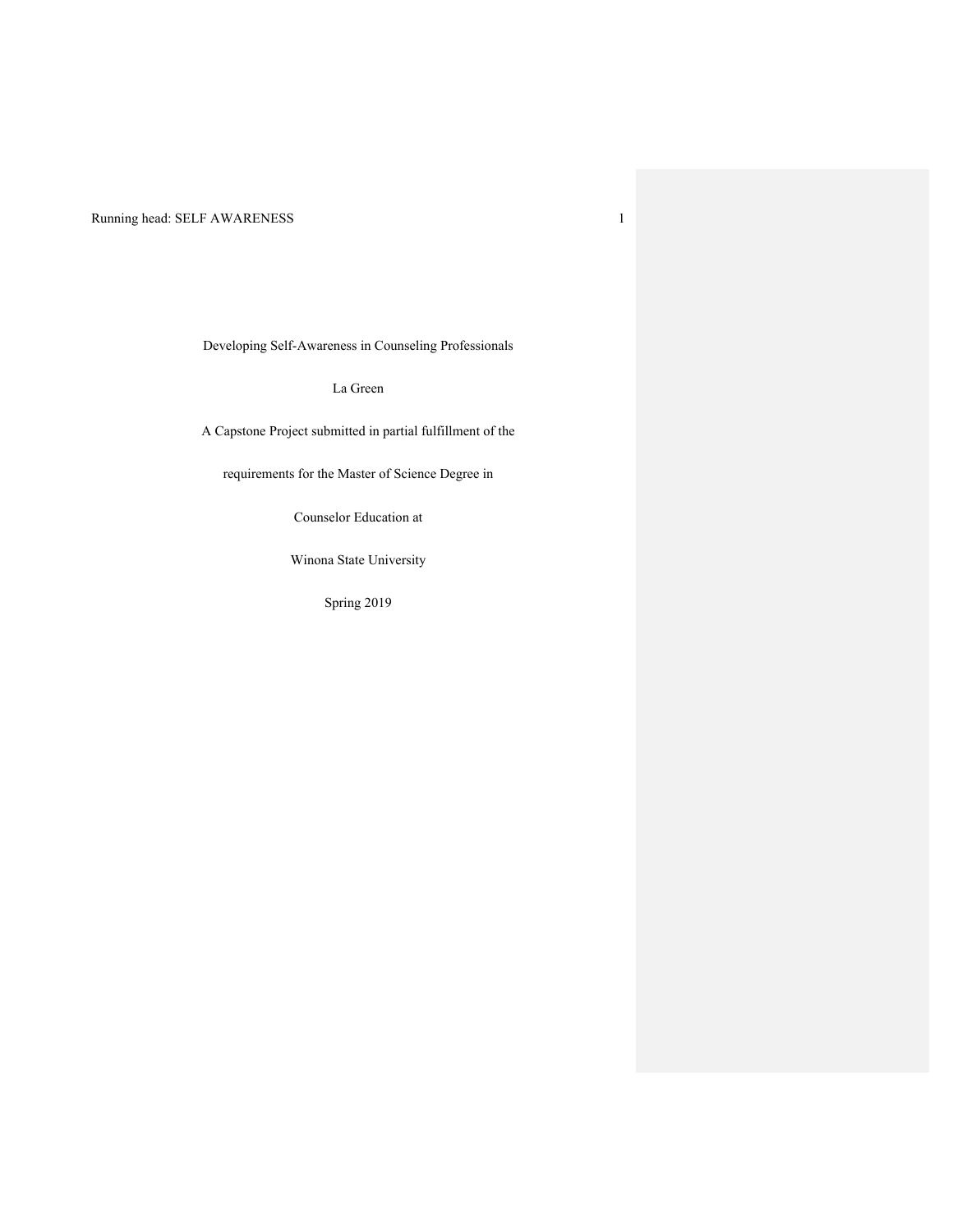Winona State University

College of Education

Counselor Education Department

CERTIFICATE OF APPROVAL

## CAPSTONE PROJECT

 $\mathcal{L}_\text{max}$ 

Developing Self-Awareness in Counseling Professionals

 $\_$ 

This is to certify that the Capstone Project of

La Green

Has been approved by the faculty advisor and the CE 695 – Capstone Project

Course Instructor in partial fulfillment of the requirements for the

Master of Science Degree in

Counselor Education

Capstone Project Supervisor: *Robin Alcala Saner*

Name

Approval Date: \_May 7, 2019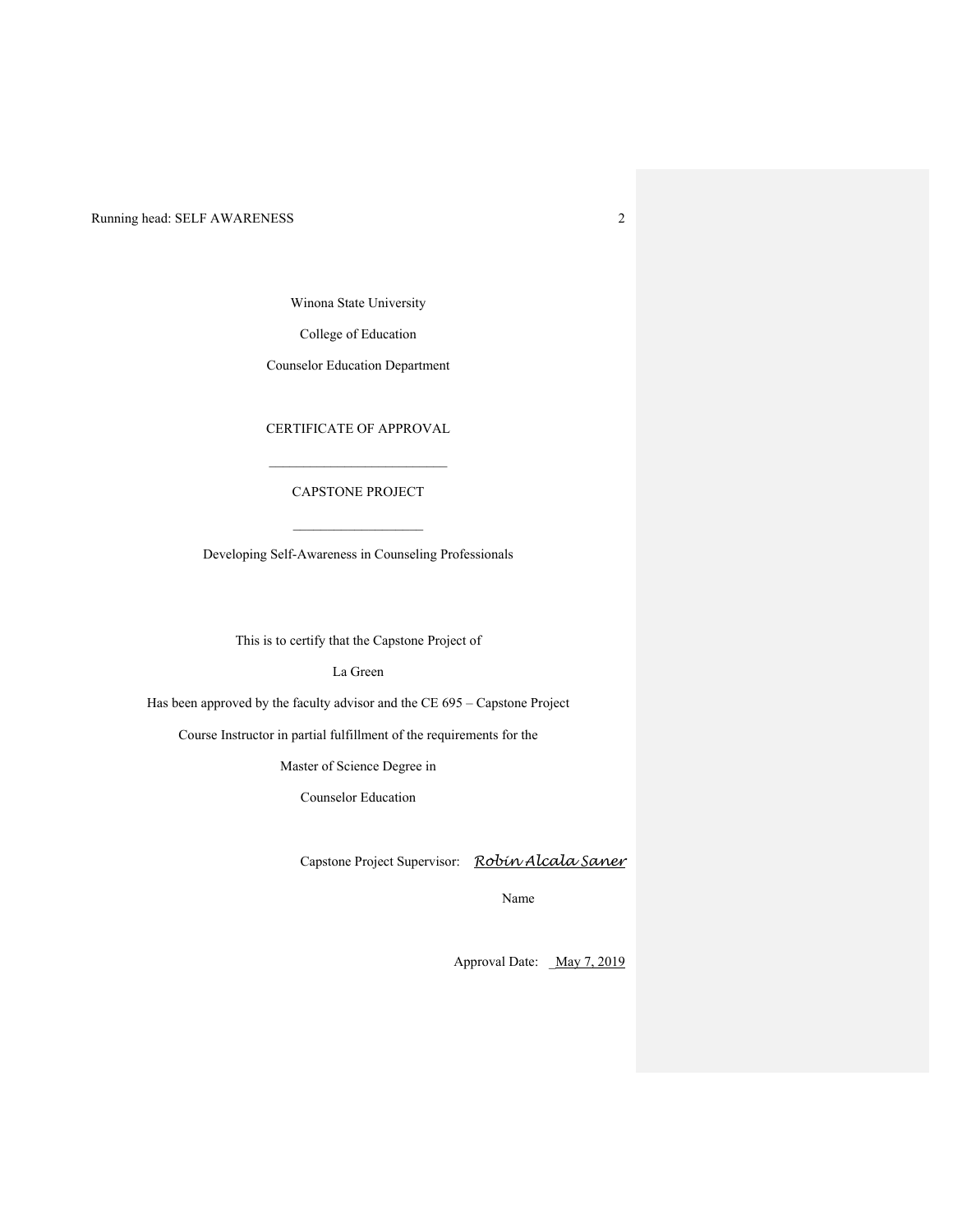## Abstract

This paper identifies the importance of multicultural competency in counselors; (2) defines culture and self-identity to include subculture, constellation of privilege and/or the intersectionality of marginalization that occurs in every person; (3) identifies worldview as culturally defined and influenced, not a single issue; (4) acknowledges the importance for internship experience as a monitored hands-on experience for CITs to gain practice and supervision; (5) encourages counselors to identify their intersections to increase their awareness of intersectionality in a similar investigative practice and supervision environment; (6) succinctly summarizes and categorizes select identity models for developing multicultural competencies in counseling professionals; (7) identifies the need to shift competency model inward to develop self-competency and awareness; (8) Brief introduction of possible results of applying a selfawareness model adapted from cultural competent frameworks to CITs. **Deleted:** or self-humility

*Keywords:* counselor self-awareness, multicultural competence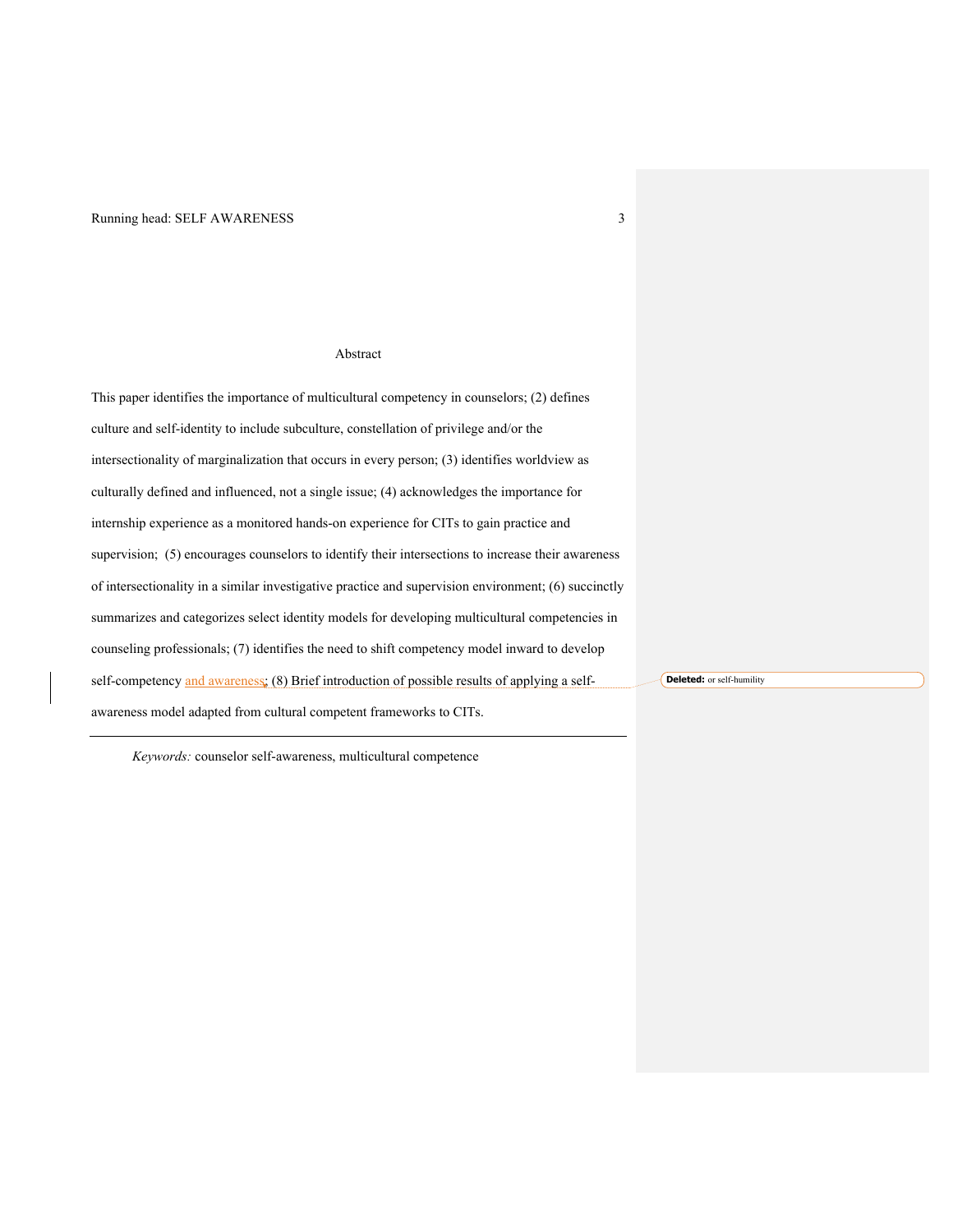## Contents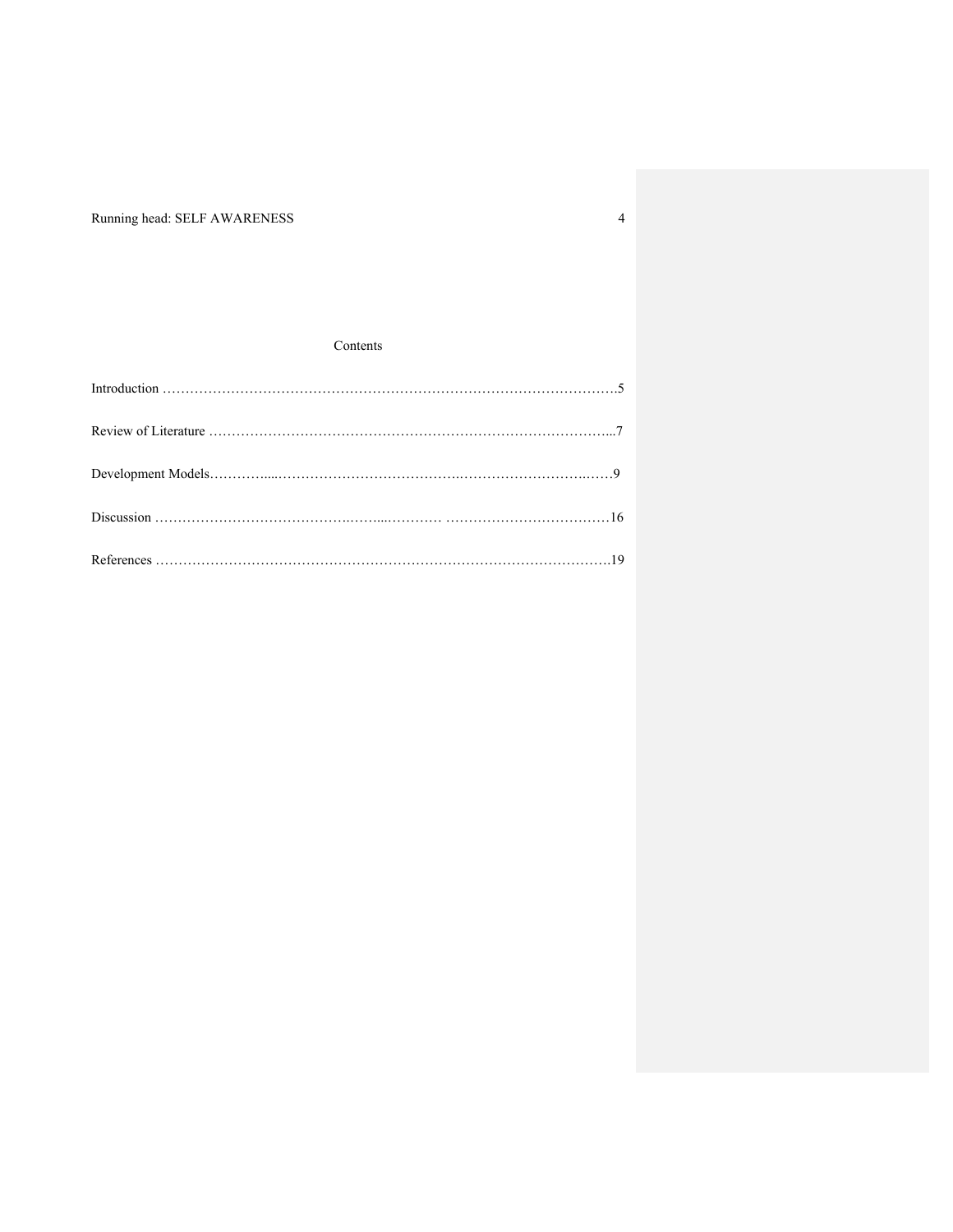## **Introduction**

The Council for the Accreditation of Counseling and Related Educational Programs (CACREP, 2009) standards indicate that counselors are to promote an "understanding of self and culturally diverse clients" (p. 10). Multicultural counseling acknowledges complex diversity and explores the relationship of culturally different persons to one another. This approach requires the counselor to develop an awareness of their cultural identity as well as the cultural identity of others (Pedersen, 1991) (Richardson & Molinaro, 1996) (Cook, Lusk, Miller, Dodier, Salazar, 2012).

Research has identified the "what" in the equation of what counselors need to do to effectively create alliances with their diverse clients. There is a significant body of research about attempts to answer the "how", these models mainly focus on increasing the knowledge of the counselor about cultures that exists including identifiable patterns and needs of cultural groups (Ridley, Mendoza, Kanitz, Angermeier, & Zenk, 1994; Carbado, Crenshaw, Mays, & Tomlinson, 2013).

Obtaining generalizable knowledge about diverse client populations was a natural starting point to address the effects of historical counseling approaches which implemented a traditional medical model for diagnosis and treatment. Using a medical model, the counselor demonstrates a position of power to identify and treat the client's presenting concerns. In this approach counselors take information that they learned from western training and apply it to diverse populations with similar presenting concerns. The lack of knowledge of needs of diverse people groups encouraged a cookie cutter approach that does not fit the needs of the clients. This is referred to as colonizing counseling. The term colonizing acknowledges power dynamics that

**Deleted:** id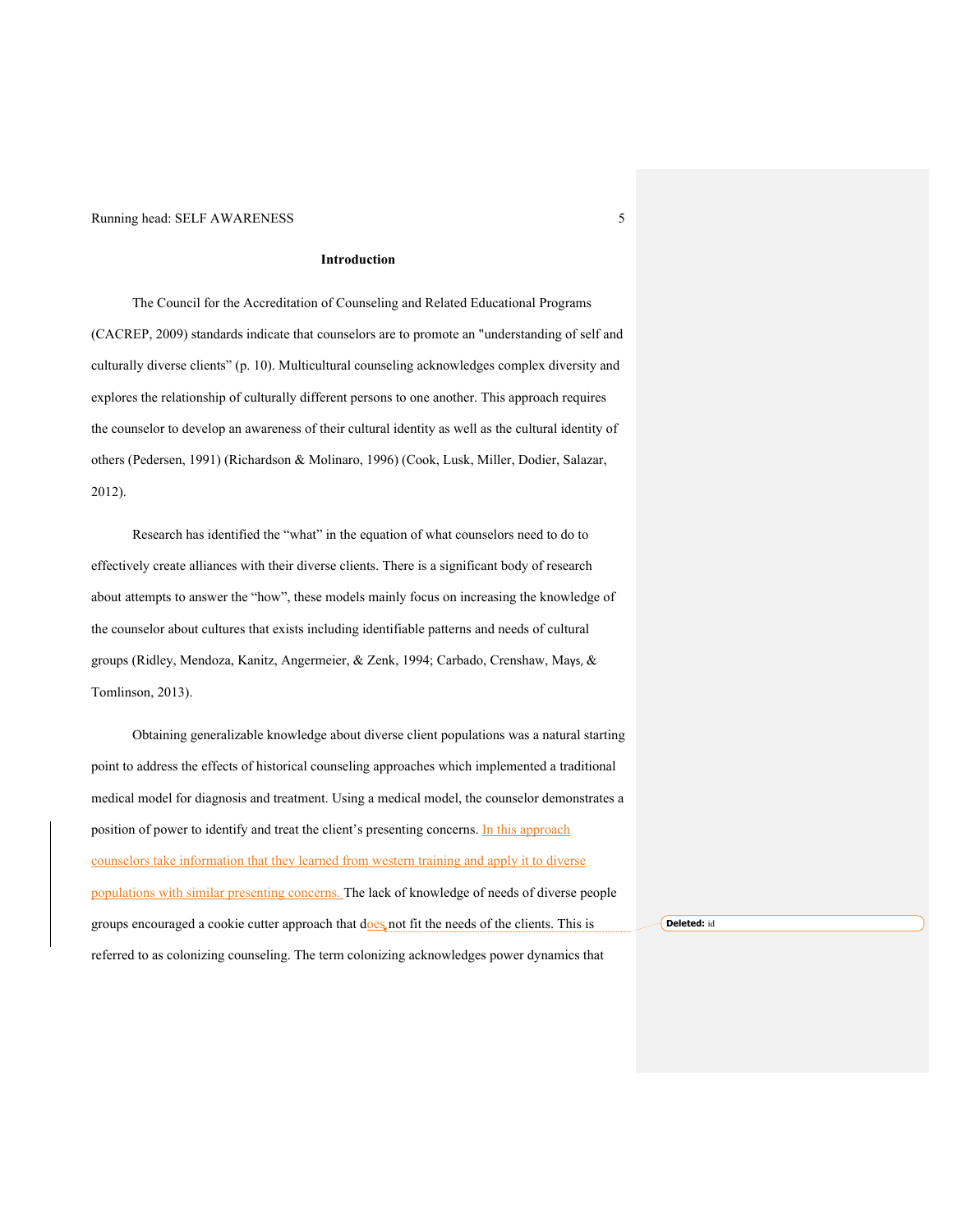exist between counseling professionals and clients and insinuates a presumptuous and dominating invasion of space. Identifying a need for different approaches with diverse groups shifted away from colonizing with western ideas to a collaborative approach that may best fit the client (Conwill, 2015; Goodwill, Williams, Chung, Tallyrand, Douglas, McMahon & Bemak, 2015).

Multicultural competencies have only been around for the last four decades and have much room for expansive development. CACREP introduces the idea with in its multicultural competency standards that the counselor should develop awareness of their own culture. The counselor and client each have cultural identities which inform their worldview. When the counselor discovers worldviews the client holds that are incongruent with the counselor's, the counselor must effectively broach and explore these differences to develop an effective therapeutic alliance. A multiculturally competent and self-aware counselor labors to understand the history of themselves and how current and historical events have affected cultural groups that are separate from the counselor. Counselors must develop awareness of their own attitudes and beliefs as they counsel clients from diverse backgrounds (Harding, 2007).

This awareness may be accomplished with the application of existing multicultural competency models for self-discovery. This paper will begin to briefly review some existing models, identify parallels and initiate discussion about how to create a new exhaustive model that addresses the counselor awareness of personal culture and worldview. Increasing awareness of the diversity of layers that exist within the counselor may be realized through applying several cultural competency models.

> **Deleted:** ¶ ¶

¶ ¶ ¶ ¶

**Deleted:** ,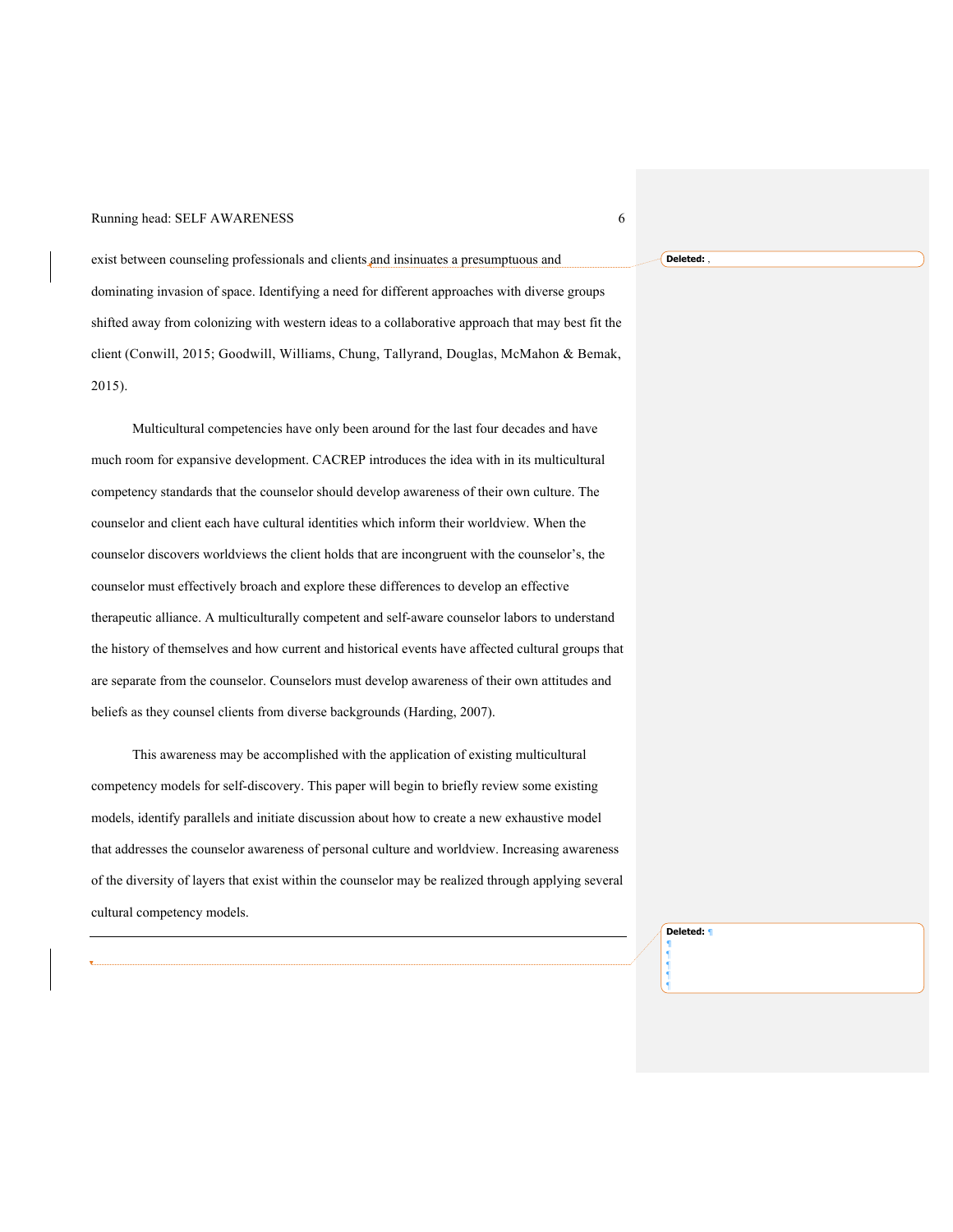### **Review of Literature**

### **Definition of Diversity and Culture**

Diversity can include racial identity, ethnic identity, age, gender, political affiliation, apparent and inapparent disabilities, sexual orientation, relationship structures, religious and spiritual beliefs or lack of belief, socioeconomic status and history of socioeconomic status, location, language / dialects, familial privileges and disadvantages, access to technology, and access to education amongst family generations (Hays, 1996). Minorities often can be categorized into multiple marginalized cultures and subcultures. Feelings of sameness manifested within these identified groups and subgroups are due to shared experiences (Ibrahim, 1991; Pitagora, 2016).

Culture emerges when experiences are shared. An individual's culture is correlated with diverse experiences and informs their decision making. Counselors in training must learn about similarities and differences of clients. Understanding this relationship will facilitate understanding of personal cultural standards as a baseline for recognition of biases (Richardson & Molinaro, 1996; Cook, et.al, 2012).

### **Multicultural Competency Development**

The development of Multicultural Counseling Competencies and Standards by Sue, Arredondo, and McDavis (1992) include (a) counselors' awareness of their own cultural values and biases; (b) their awareness of the client's worldview, and (c) initiation of culturally appropriate intervention. These dimensions are interlinked with three major components: (a) attitudes and beliefs, (b) knowledge, and (c) skills (Sue et al., 1992).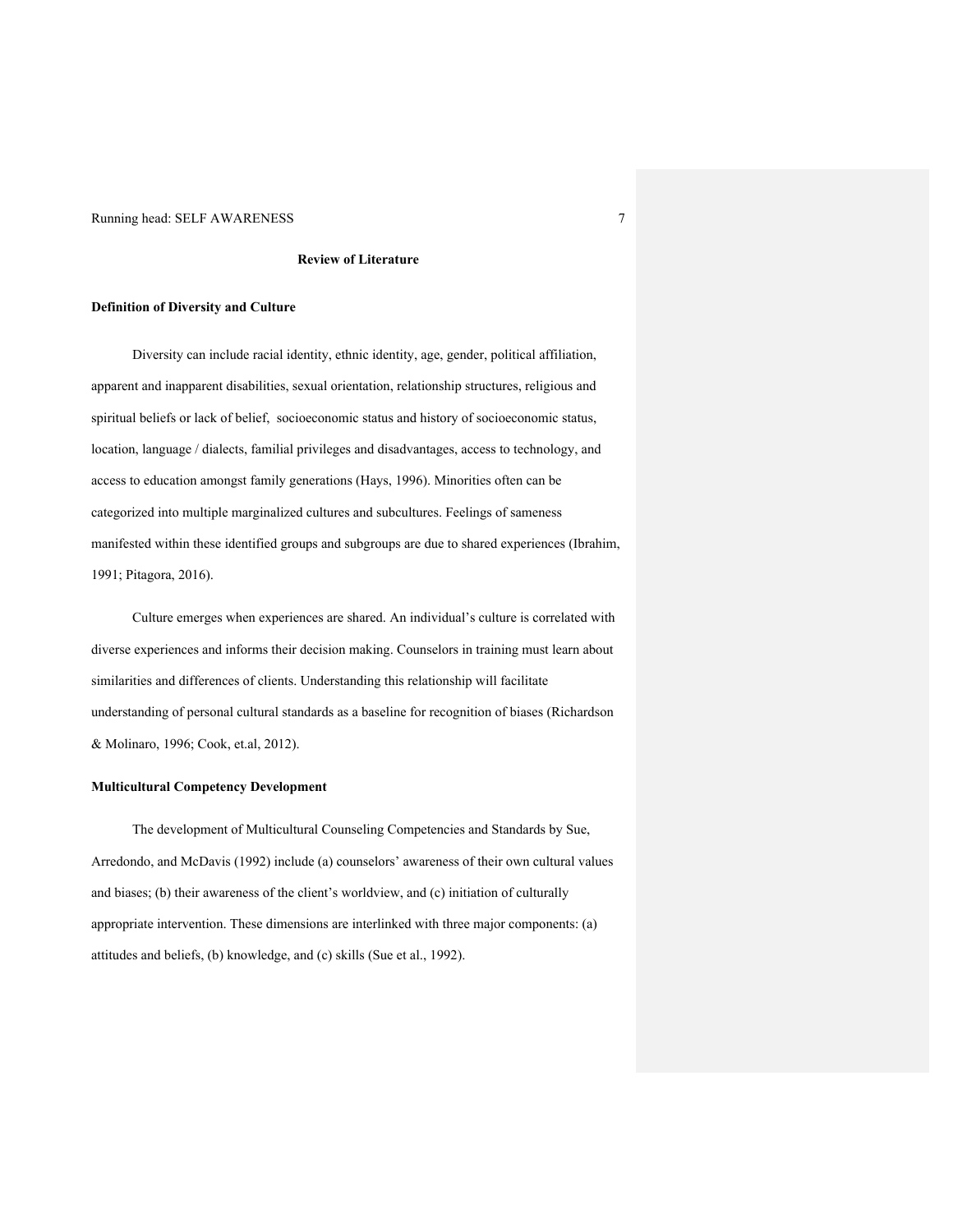The goal of a self-aware counselor is to acknowledge the rich dimensions within every individual, starting with themselves. This self-awareness is the baseline for developing accurate multicultural awareness by grappling with the reality that humans are diverse, have diverse experiences, and make choices based on those experiences. Counselors in training (CITs) should be able to identify and acknowledge the importance of diversity and embark on a therapeutic discovery of unique traits and experiences of their future clients. This willingness to discover is increased with the CITs introspective understanding of how their worldview influences the way they respond to the world (Richardson & Molinaro, 1996; Cook, et al, 2012). Schemata organize incoming information into meaningful knowledge constructions that help people make sense of their environments and that build expectations and formulate predictions that aid in survival, adaptation, and growth (Ridley et al., 1994)

Understanding one's personal diversity involves developing personal acceptance, personal understanding and self-respect. Counselors must understand their own comfort level with the uniqueness of others as well as their own privilege and limitations. CITs should develop an understanding of how their cultural background, experiences, attitudes, values, and biases influence the therapeutic process as they interact with diverse clients (Ridley et al., 1994; Pitagora, 2016).

Counselor educators must facilitate learning that helps students to lean into feelings of nervousness when working with individuals who present differently than the counselor. With the appropriate support, the developing counselor can work to address their fears related to their biases and inexperience, develop through practice the ability to intentionally broach difficult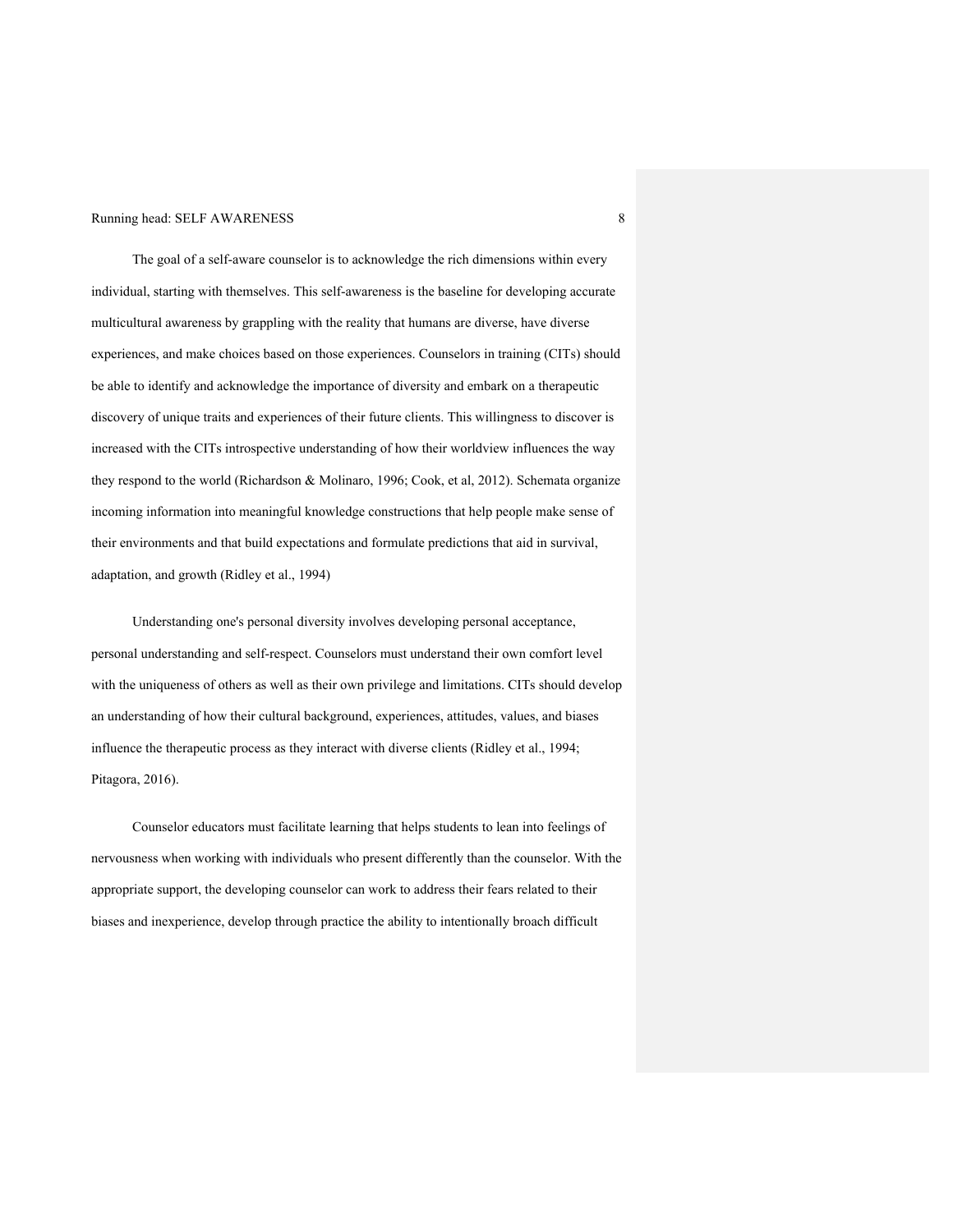subjects, seek supervision, and commit to an ongoing process of making the best out of every opportunity for growth and exploration (Archambault, 2015).

Developing cultural understanding through introspection includes overcoming personal privileges, prejudices and biases. However, counselor educators must be diligent to note that as CITs are developing self-awareness, they may be facing the concept of privilege beyond an abstract or theoretical idea for the first time. Although personalizing privilege is likely to cause discomfort for counselors in training, the ability to gain personal insight and reflect is crucial to developing cultural competency (Cook, et.al, 2012).

## **Controversy with Cultural Competence**

The commonly used term "cultural competency" holds the idea that there is a point of complete understanding. This terminology insinuates that the culturally competent has become an expert or has reached a level of passable knowledge to which they can successfully operate as a counselor. Historically, this approach has offered a static categorical understanding of culture so that the counselor could apply specialized techniques to problem solve presenting issues (Furlong & Wright, 2011; Cook, et.al, 2012).

Cultural humility is a term that has recently contended to replace cultural competency. Opponents to using the term competent assert that competency does not encourage the counselor to continue discovery as a humble learner. This humble and lifelong learner stance is conducive to developing accurate empathy and up to date, personalized interventions (Steefel, Foronda, Baptiste, Reinholdt, & Ousman 2016).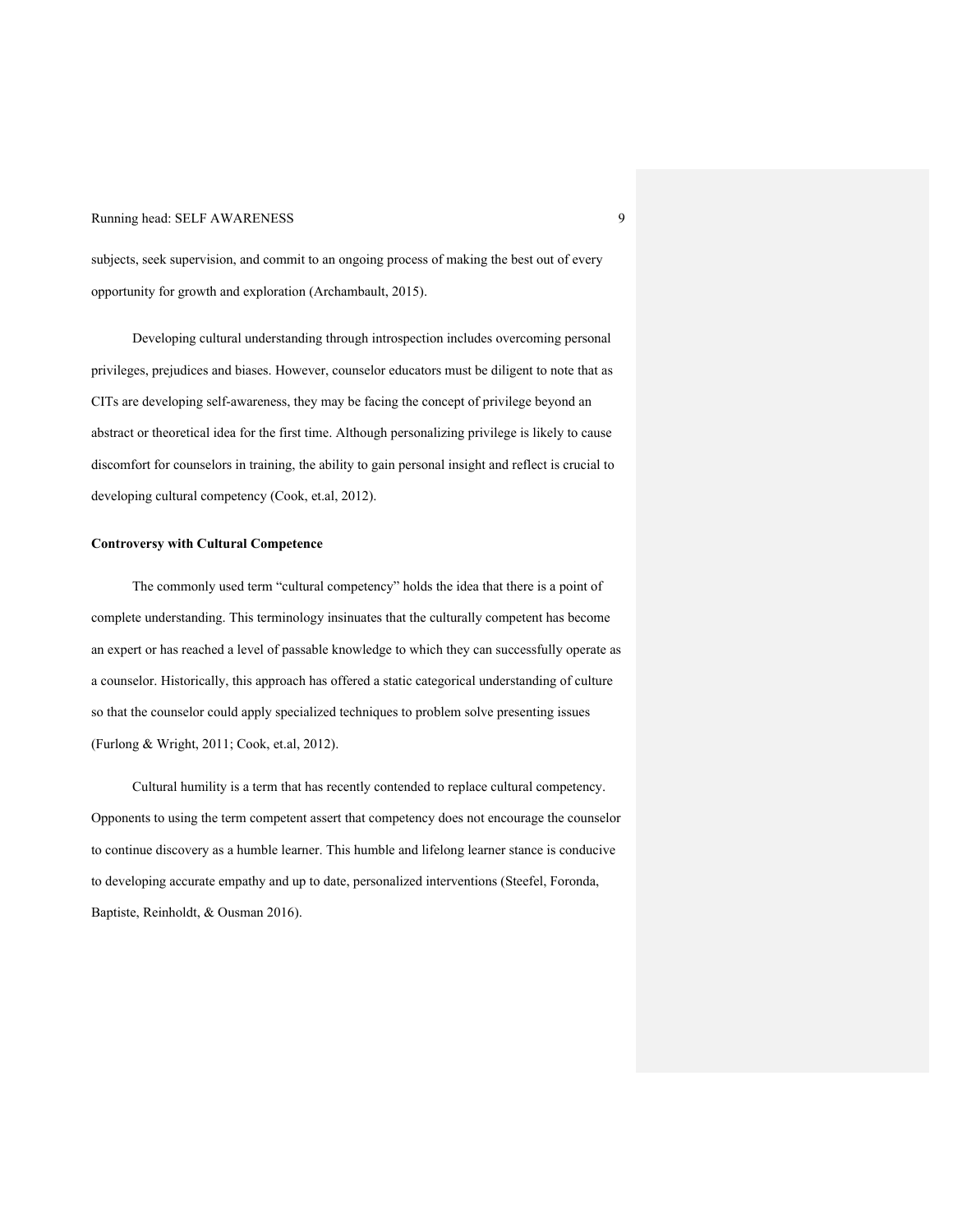Opponents state that the end goal for an effective counselor is not cultural expertise but rather acknowledging culture as the spectrum of its parts. Understanding that clients who belong to specific cultures have inimitable needs and should not be solely treated based on generalizable knowledge. The emphasis of cultural humility brought a needed exploration of the importance of recognizing differences within groups, and lifelong commitment to self-awareness of biases, privilege, identity and power (Kohli, Huber & Faul, 2010; Steefel et al., 2016).

### **Cultivating Awareness**

Self-awareness is the method one uses to witness themselves. It involves the ability to reflect and introspectively evaluate personal biases so that they may be reduced (Foronda et.al, 2016). This professional skill is integral to the foundation of a therapeutic alliance. Furthermore, self-awareness is a way for CITs to identify and manage countertransference (Gelso & Hayes, 2001). Development of self-awareness through experiential learning opportunities is necessary (Evans et al., 2012).

Developing introspection through process interventions is effective (Isom et al., 2015). Each of us belongs to various cultures from which we derive our sense of self. As clients are gaining introspection, their counselors should also be growing introspectively (Hofstede, 1980).

#### **Intersectionality**

As counselors in training become self-aware, they should be knowledgeable about themes of intersectionality as it relates to their own identity. Intersectionality emerged via considerations from Critical Race Theory and Black Feminist critique of Feminist Theory. Since then it has been a topic which has been expanded and used amongst researchers across disciplines. It has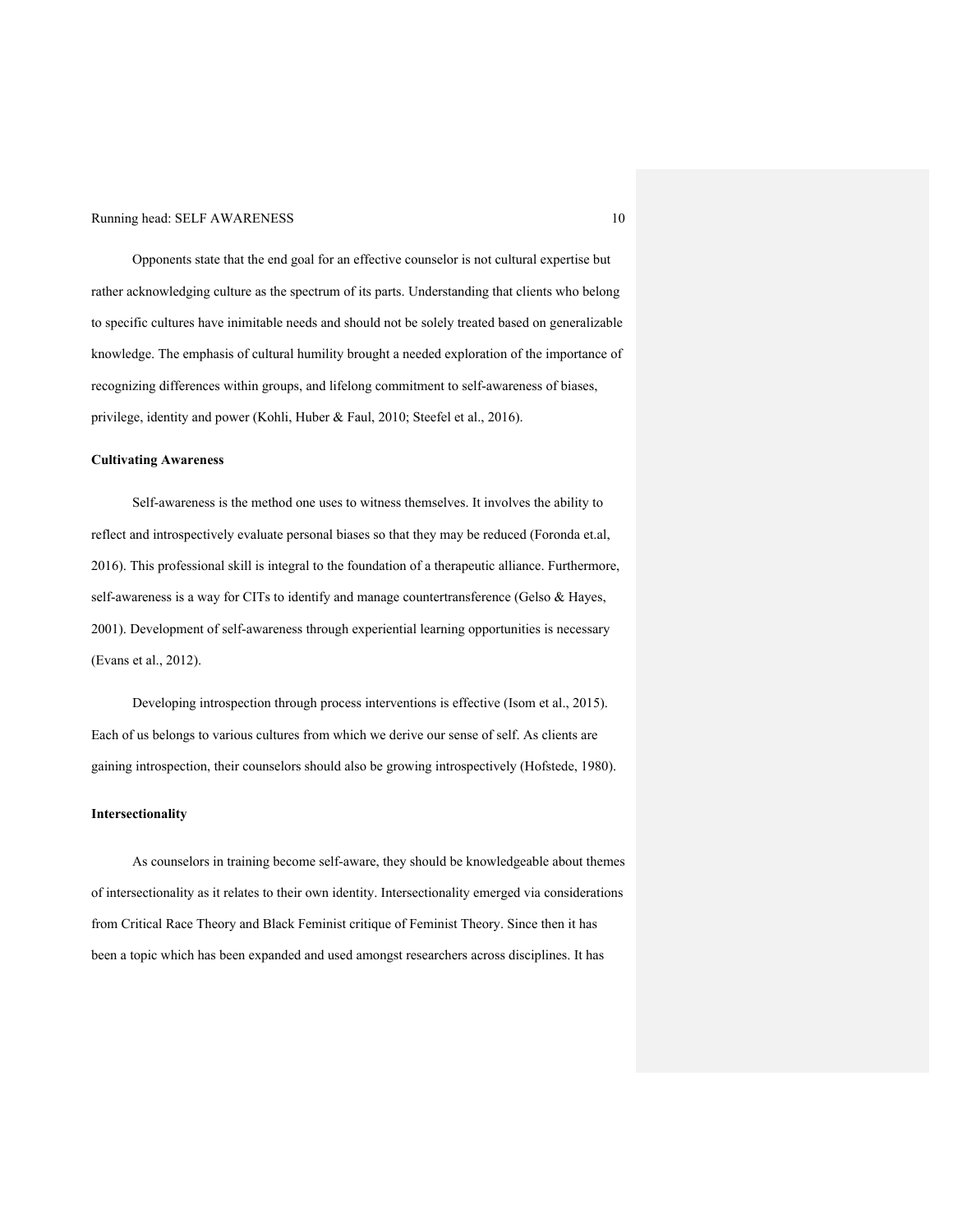been a tool for investigative analysis and as a social movement and a model to map the power differentials of marginalized populations (Crenshaw, 1991).

Intersectional analysis has been criticized as being divisive. However, this approach has practicality beyond documenting differences, identities and experiences. This analysis can be used to investigate how multiple intersections such as race, gender, disability, and sexual minority status relate to the client's available opportunities, disadvantages and experiences. This investigation is said to promote effective advocacy (Roberts & Jesudason, 2013; Pitagora, 2016).

Carbado, Crenshaw, Mays and Tomlinson (2013), review Dorothy Roberts and Sujatha Jesudason's essay "Movement Intersectionality: The Case of Race, Gender, Disability, and Genetic Technologies" which uses intersectionality theory to promote political change by identifying commonalities to form solidarity between groups. Roberts et al., believe that identifying categorical differences while promoting commonalities can improve cohesion between two groups who have diverse ways of thinking.

This interpretation may be useful for a counselor who is developing awareness of self. Acknowledging differences, according to Roberts, may create increased awareness how structures of oppression and the resulting power struggles are connected. This intersectional view can facilitate conversation between separate identity groups allowing perspectives of both privileged and non-privileged to be explored, identifying overlapping experiences of marginalization, discrimination and privilege (Roberts et al., 2013).

Established by Pamela Hays (1996), the "ADDRESSING" model is a framework that enables acknowledgement of various parts which comprise a person's culture including age,

| <b>Deleted:</b> When researchers                     |  |
|------------------------------------------------------|--|
| Deleted: multiple                                    |  |
| Deleted: and                                         |  |
|                                                      |  |
| <b>Deleted:</b> , and assert that these explorations |  |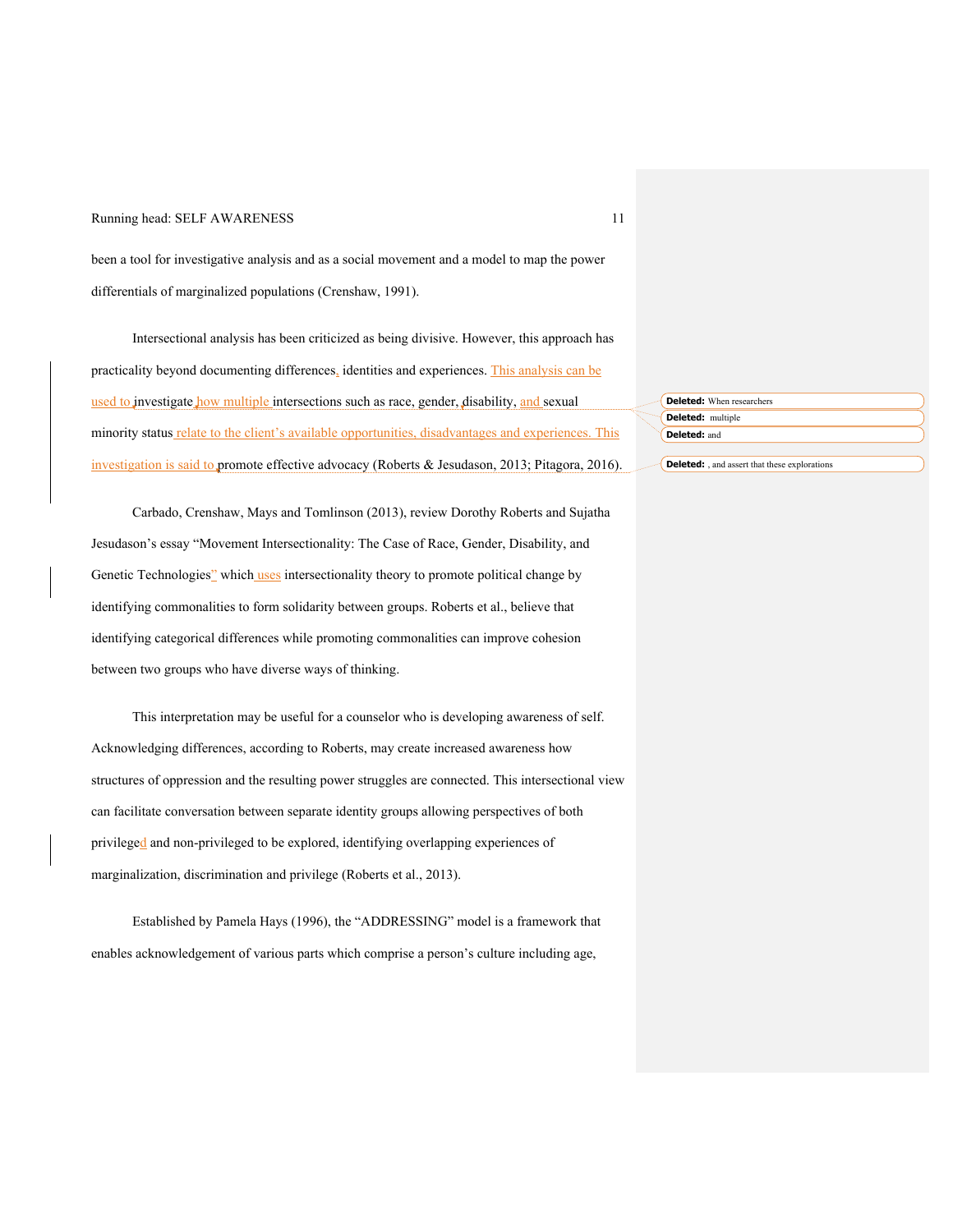developmental disabilities, acquired disabilities, religion, ethnicity, sexual orientation, socioeconomic status, indigenous group membership, nationality, and gender. A counselor could use this tool to investigate the areas of which their client is a member of a nondominant or dominant group and create a constellation of their privilege or intersections of their marginalization. It is also possible to be used as a self-discovery tool. Conceivably, increasing awareness of the diversity of layers and intersections that exist within the counselor can be realized through thorough application of several historical multicultural competency models.

## **Cultural Competence Development Models Organized by Type and Year**

## **Three-dimensional approaches**

#### Three-dimensional model for counseling racial/ethnic minority clients

Counselors focus on three client dimensions: (a) locus of problem, (b) acculturation level, and (c) goals of helping. The emphasis for this approach is client healing through processing and problem solving (Atkinson, Thompson, & Grant, 1993).

#### Theory of multicultural counseling and therapy

This approach is comprised of three dimensions of cross-cultural competencies, each dimension interlaced with the following components: (a) Knowledge (b) Beliefs and attitudes, and (c) Skills. In the first stage counselors increase skills and develop awareness by gaining knowledge of their own cultural values and biases. Next, counselors develop knowledge through gaining awareness of the client's worldview while maintaining openness about how their worldview is incongruent with the client's worldview. Finally, the counselor develops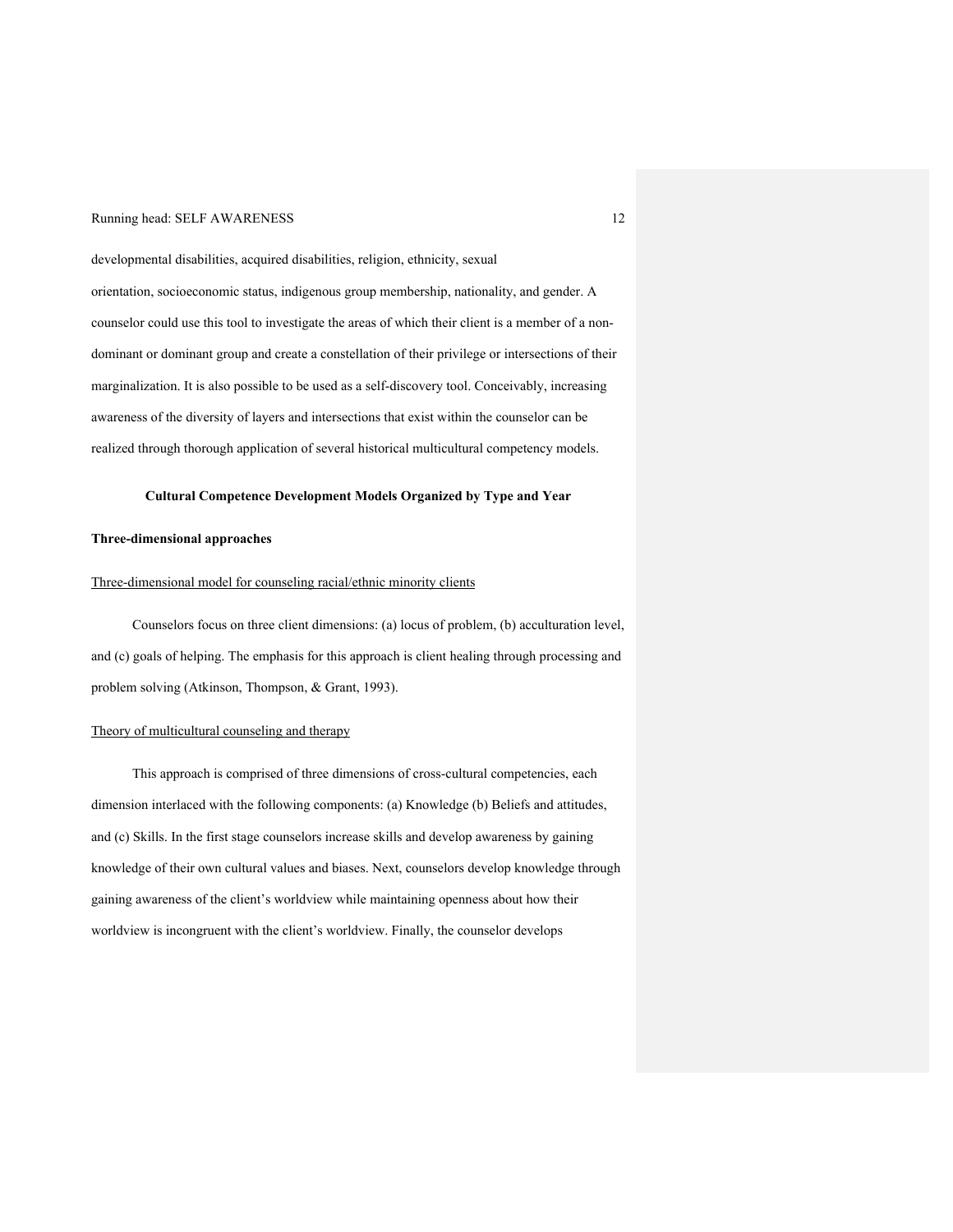knowledge by skillful initiation of culturally appropriate interventions (Sue, Ivey, & Pedersen, 1996).

## Integrative model

This approach focuses on the multi-dimensionality of the self. This model suggests that the individual personality is comprised of influences from micro, macro, and mezzo level (Leong, 1996).

#### **Worldview approaches**

### Stress-resistant delivery model

This model encourages the investigation of stress factors which influence clients. The purpose is to help the client differentiate stress factors from prejudice and discrimination and develop respect as they gain insight about differences in worldviews between themselves and others (Smith, 1985).

#### Existential worldview theory

Existential worldview theory seeks to identify generalizable components of culture as well as culture-specific variables while employing an integration of cognitive skills. This grounded theory approach focuses on how understanding the concept of worldview including developing knowledge of client worldviews promotes empathy, increases ethical practice and personalized interventions. This model can facilitate client engagement, increase counselor empathy and knowledge of systems which impact societal roles such as gender (Ibrahim, 1991).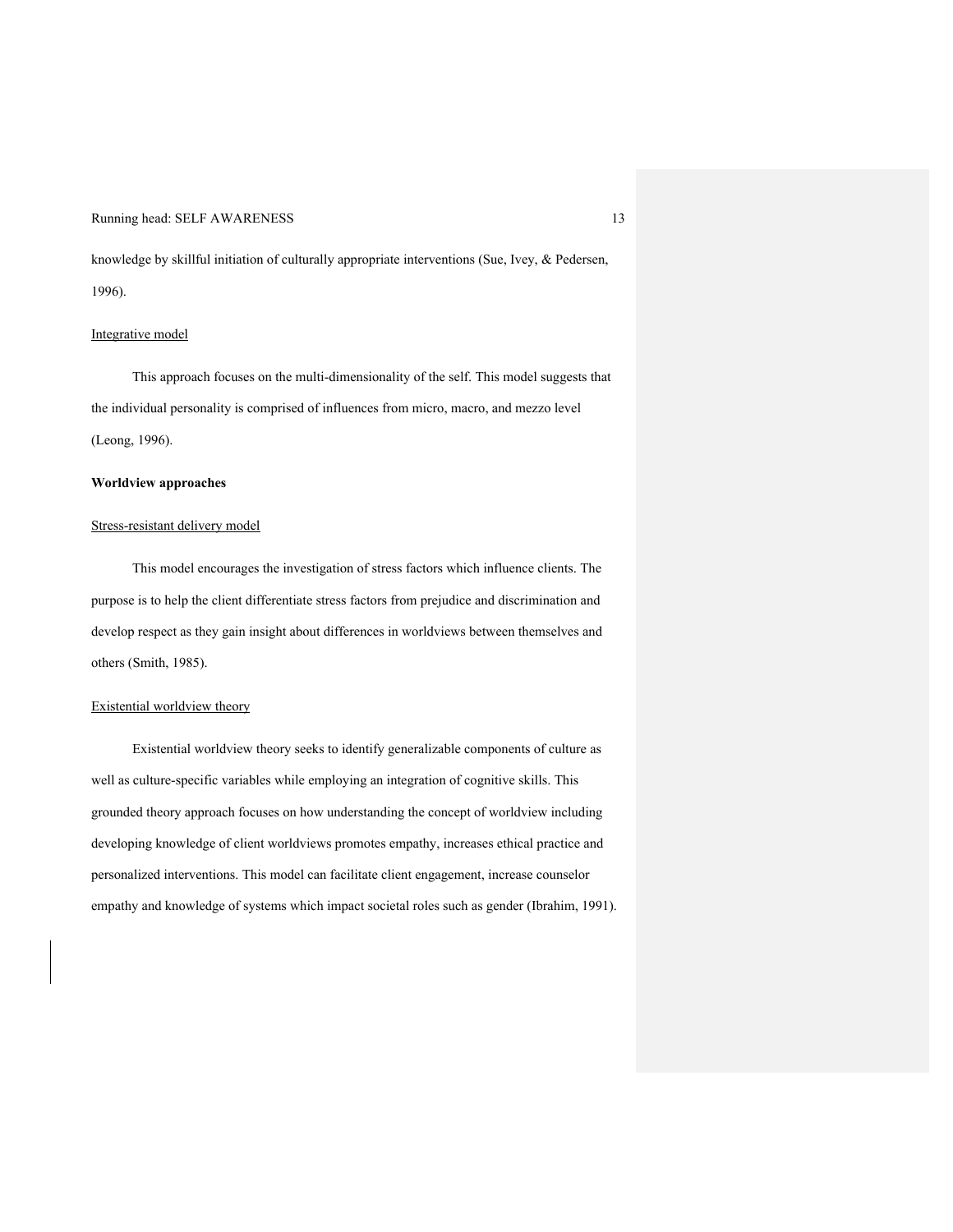#### Transcultural perspective

Transcultural perspective includes the idea that the generalizable nature of multicultural counseling is not contrary to understanding variables of each client. This approach encourages the blending of cultural ideas to improve and foster collaborative communication between client and counselor (McFadden, 1996).

#### Model of change process

In the Model of change process, it is important  $\frac{10}{2}$  consider two phases of understanding worldview. There is a general/abstract worldview, and a specific counselor-client congruence of worldview that is to be achieved (Trevino, 1996).

#### **Process-oriented models**

#### Developmental model of intercultural sensitivity

In the Developmental Model for Cultural Sensitivity, Milton J Bennett explains three stages which are ethnocentric: (Denial, Defense, Minimization) and three stages which are ethnorelative: (Acceptance, Adaptation, Integration). In this model Bennett focuses on the increase in the CIT's desire to acknowledge and experience difference. As the CITs desire to experience differences increases, they progress through the stages. This model emphasizes the idea that different cultures create and maintain worldviews using different processes (Bennett, 1986).

#### Sexual Minority Model

McCarn and Fassinger's stages begin with the counselor developing an awareness of feeling different, exploration of the difference, deepening the counselor's commitment and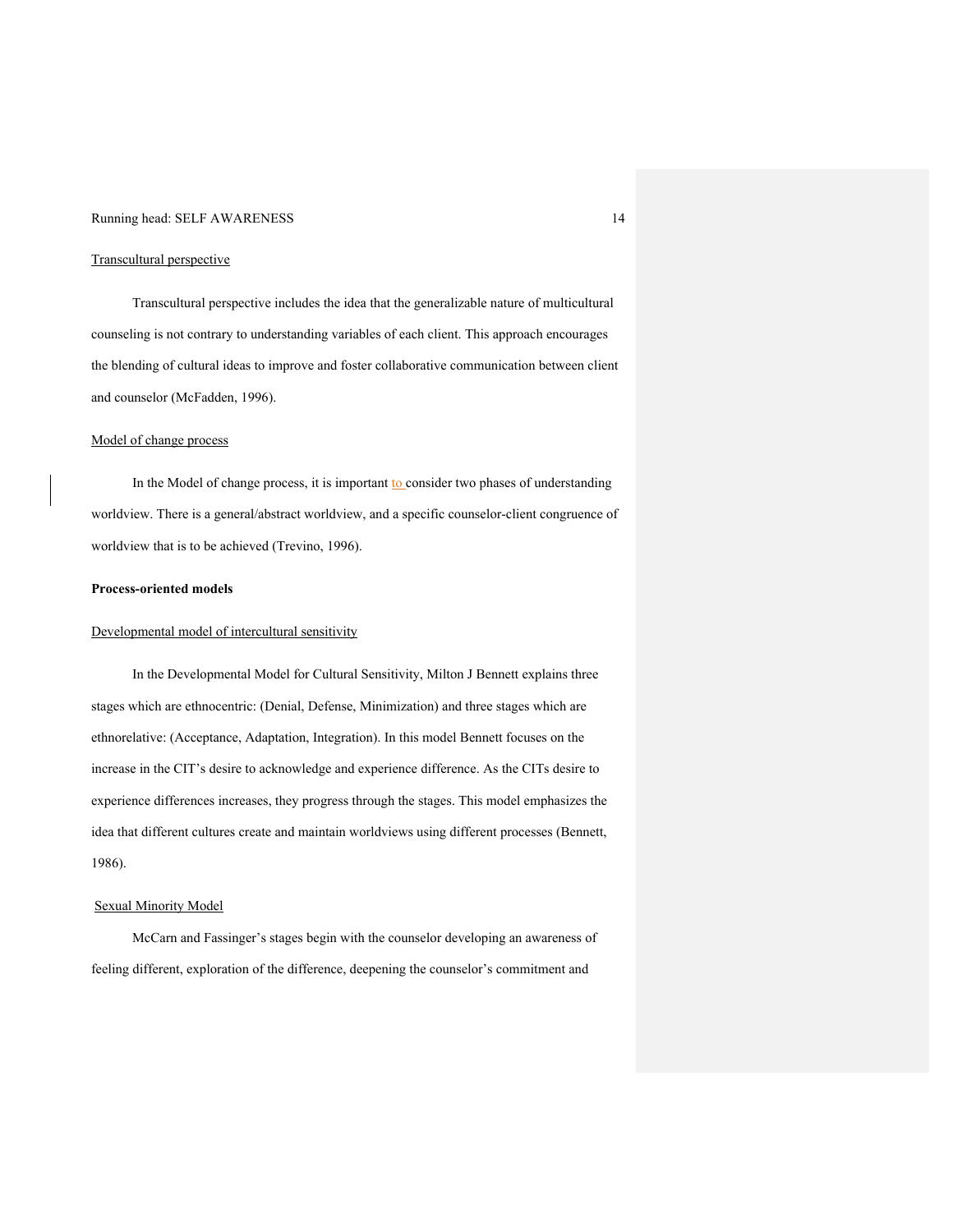knowledge about the emerging identity, and finally, intentional fusion with and acceptance of the emerging identity (McCarn, Fassinger, 1996).

## People of Color Racial Identity Model

People of Color Racial Identity Model was developed as a framework to investigate African American Identity. Cross attempted to highlight the process African Americans come to understand their identity through the following stages, Pre-encounter: adhering to beliefs and values of the dominant culture, diminishing their own culture; (2) Encounter: encounters the impact of racism and is compelled to focus on minority identity; (3) Immersion/emersion: concurrent celebration of own racial identity, history; (4) Internalization: development of secure racial identity; (5) Internalization-commitment: commitment to concerns the minority group faces. (Cross, 1998). **Deleted:** , **Deleted:** :

#### Perceptual Schema Model for Cultural Sensitivity

The Perceptual Schema model highlights the importance of schema theory to enhance cultural sensitivity. Schemata develops based on interactions between individuals and their environments. They guide perception and attention to aspects of the environment that are important to achieving these ends. This model asserts developing cultural sensitivity informs perceptual schemata. Cultural sensitivity is defined as the ability of counselors to acquire, develop, and actively use an accurate cultural perceptual schema in the course of multicultural counseling. **Deleted:** s

If counselors' unexamined personal agendas block perceptual schemata, they may ignore, distort, or underemphasize incoming cultural information to the detriment of the client. This mishandling of cultural information can occur even after years of training and professional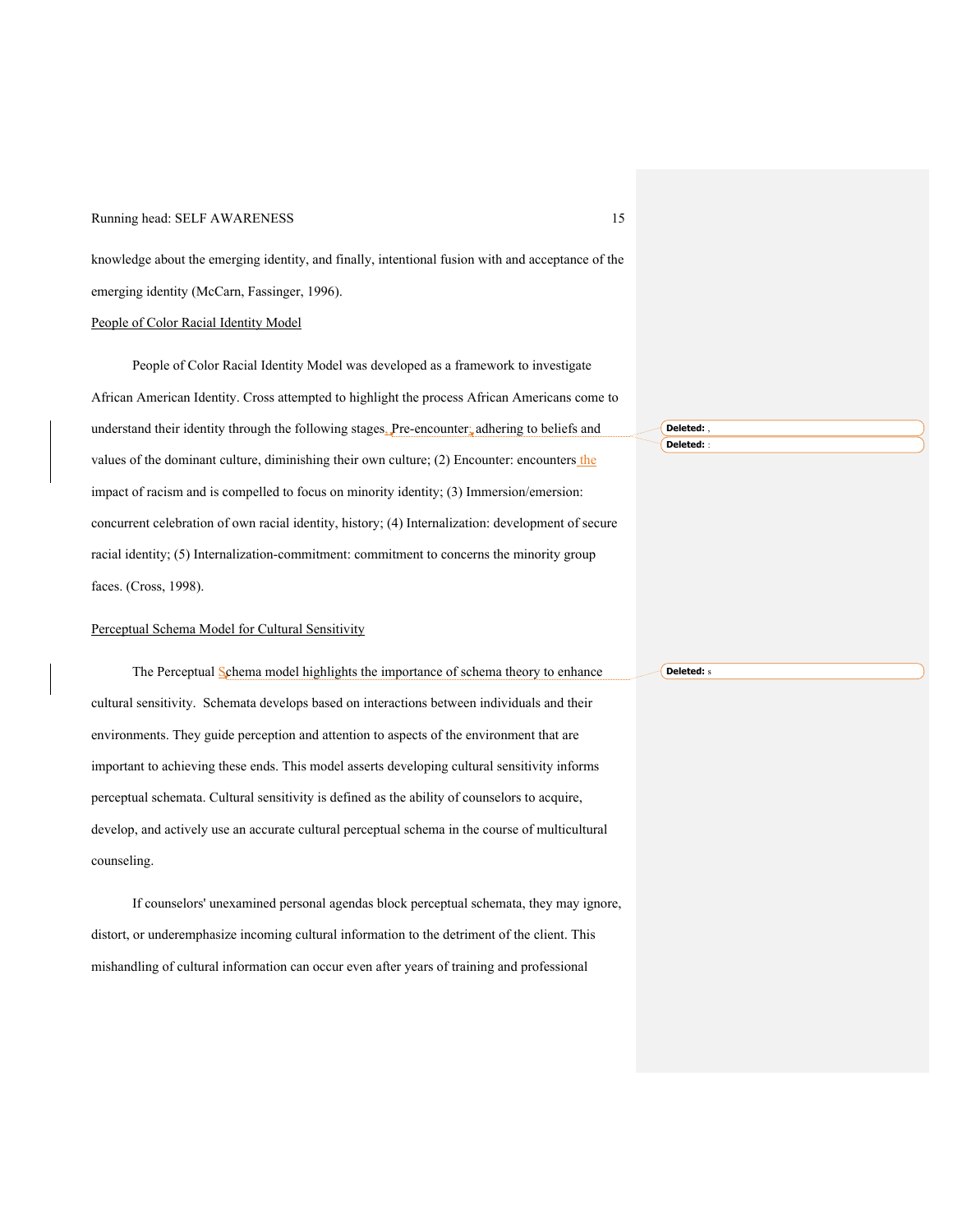practice. The application of a cultural perceptual schema depends greatly on self-analytic counselors, who ferret out private agendas and actively work to eliminate their prejudicial or stereotypic perceptions of culturally different clients (Ridley et al., 1994).

#### Racial identity development model

The focus of this model is on how people develop racial and ethnic identity while identifying a continuum that leads to developing an anti-racist identity (Helms, 1995).

#### Multicultural assessment procedure model

This model encourages and directs counselors to take a scientific stance in counseling process when assessing clients' issues. Counselors develop skills to help clients to differentiate between healthy and unhealthy expression of values and beliefs while affirming clients' worldview. The counselor must remain aware of their own biases, experiences and worldviews to correctly demonstrate this model (Ridley, Li, & Hill, 1998).

| Banks' model of development of ethnicity                                                        | <b>Deleted:</b> s |
|-------------------------------------------------------------------------------------------------|-------------------|
| According to this model there are six stages for development of ethnicity: ethnic               |                   |
| psychological captivity; (2) ethnic encapsulation; (3); ethnic identity clarification (4); bi-  |                   |
| ethnicity; (5) multi-ethnicity and reflective nationalism; (6) global competence (Banks, 2002). | Deleted: G        |
| <b>Discussion</b>                                                                               |                   |
| A common occurring caveat for the multicultural competency models is that each person           |                   |

is unique and may not experience a linear progression through the stages in each model. Individuals may shift around or cycle back to previous stages, or advance past stages. The models are meant to be used as frameworks to consider. This writer's supposition is to use these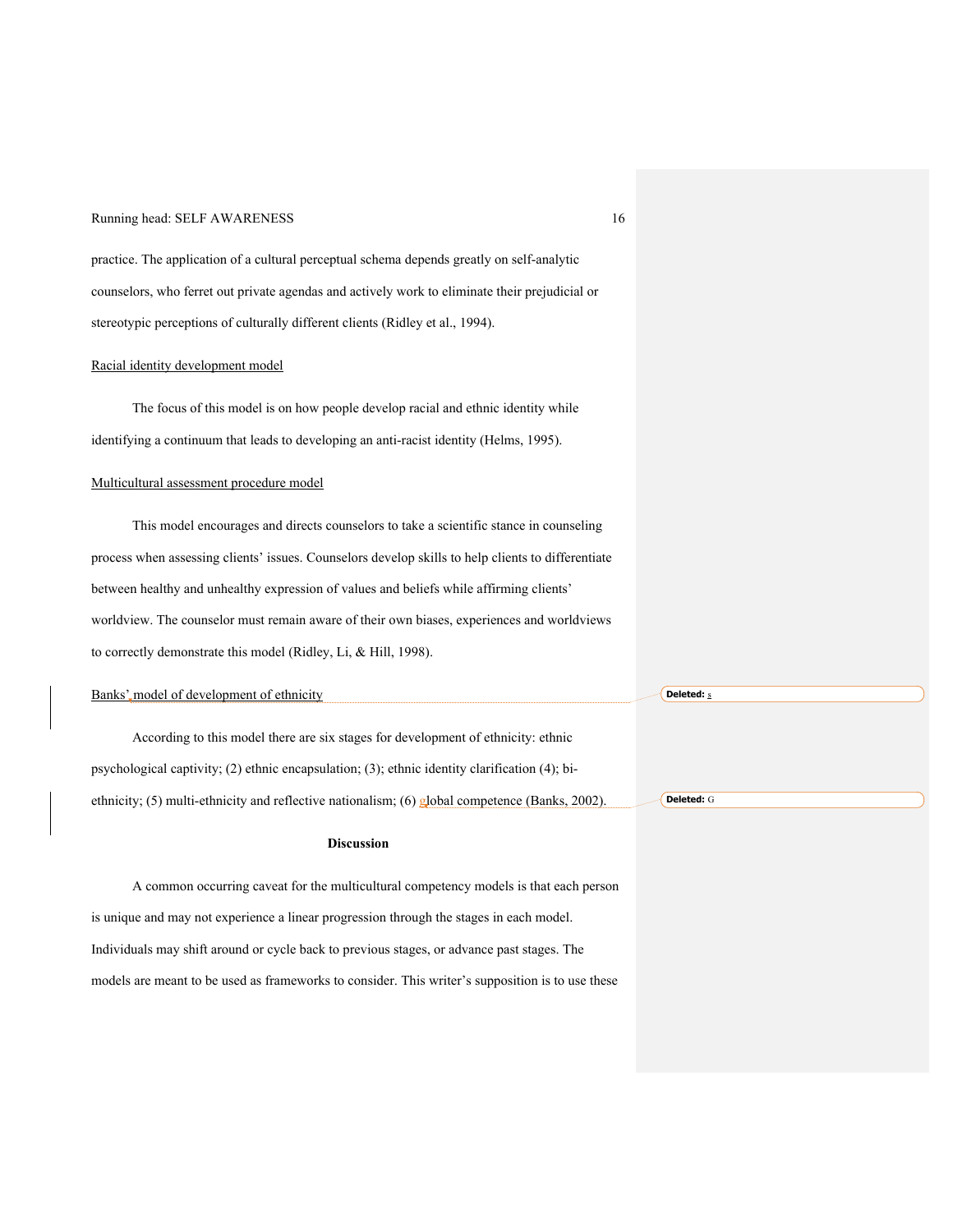models as a base to turn the focus on the counselor entirely which may support the development of self-awareness.

Atkinson et. al., (1993) suggest the importance of understanding the presenting issue for the client. When altering Atkinson's model to be counselor centered the presenting issue could be adjusted and defined as the counselor's desire to develop self-awareness, and the level of which the counselor is congruent with the dominant culture.

The counselor's own cultural ideas must be explored (McFadden, 1996; Trevino, 1996). Understanding the counselor's own biases can be accomplished by identifying current beliefs and attitudes which inform the counselor's worldview. The researchers suggest that the importance of this understanding is to gain awareness (Sue et al., 1996) including any unhealthy expression of their own values and beliefs (Ridley, et al., 1998).

CITs must consider the multi-dimensionality and intersectionality of an individual in order to remain invested in self-awareness considering the traits of the counselor are comprised of influences from the position of the counselor in the macro, micro and mezzo levels (Leong, 1996). Counselors must be aware in their personal and professional growth of various stress factors that influence their worldview and their practice and how these factors are related to their intersections of disenfranchisement, or power (Smith, 1985; Ridley et al., 1994).

It is important for the counselor to assess their level of openness to experience and investigate differences considering their own intersections (Bennett, 1996; McCarn, Fassinger, 1996) including the intersectionality of CITs who have minority status (Banks 2002). Further suggestion would be to use the following counselor-focused dimensions adapted from Atkinson et al., Three-dimensional Model for Counseling Racial/Ethnic Minority Clients (1993): (a) locus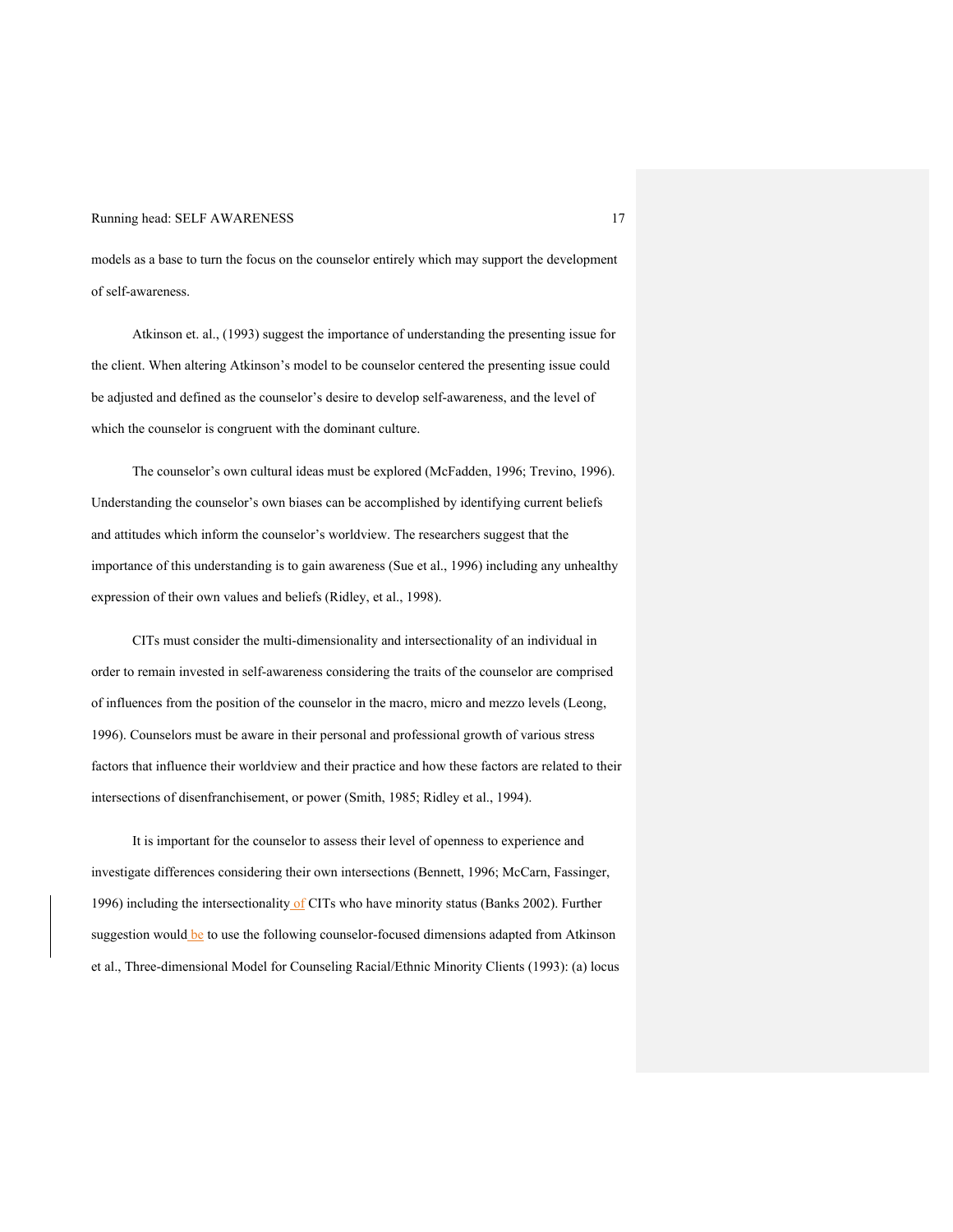of discomfort, biases, inexperience, (b) level of counselor's acculturation (c) counselor's goal for helping.

Components of Existential Worldview Theory may help the counselor with cognitive distortions and dissonance which can arise as they experience inner tension related to investigating power, privilege, and marginalization experienced by themselves or historically by their family members. Developing this awareness is important to bridge the gap of understanding the effects of the counselor's worldviews. Increasing the counselor's knowledge of systems increased the counselor's ability to consider other people's experiences (Ibrahim, 1991).

An exhaustive review of multicultural competency and identity development models would expand this conversation and identify any gaps and modifications that could be applied to this investigative and integrative preliminary outline of the possibility of filling a needs gap by adapting an inward counselor-focused lens using the above considerations.

Developing an exhaustive model for CITs to increase self-awareness could have some promising effects including doubling as an instrument to identify counter-transference, and increase the CITs empathy and motivation to learn about other cultures once the CIT has been intentional about immersing themselves in each dimension of their own culture, coming to terms with their own positions of power, privilege and minority status. Furthermore, Counselor Educators would have a way to provide ongoing supervised training opportunities in their educational programs for counselors to increase their self-awareness. **Deleted:** ,

**Deleted:** ¶

**Formatted:** Normal

**Formatted:** Font: Times New Roman, 12 pt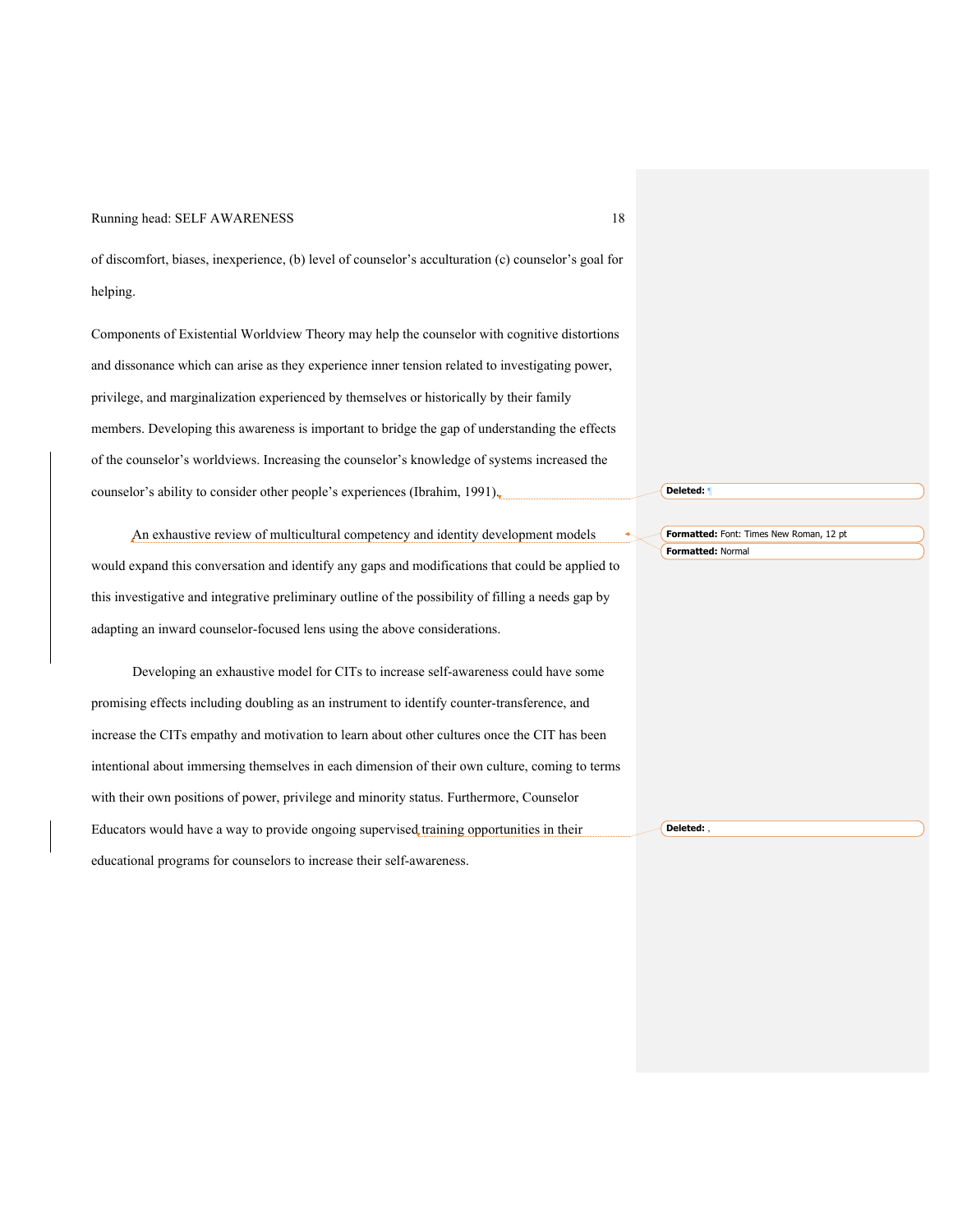#### References

Archambault, K. L, Folsom, P., Yoder, F., &. Joslin, J. E., (2015). The New Advisor Guidebook: Mastering the Art of Academic Advising, 2nd Edition. Retrieved from https://www.wiley.com/en-us/The New Advisor Guidebook: Mastering the Art of Academic Advising, 2nd Edition-p-9781118823415

Carbado, D. W., Crenshaw, K. W., Mays, V. M., & Tomlinson, B. (2013). INTERSECTIONALITY: Mapping the Movements of a Theory. *Du Bois review : social science research on race*, *10*(2), 303–312. doi:10.1017/S1742058X13000349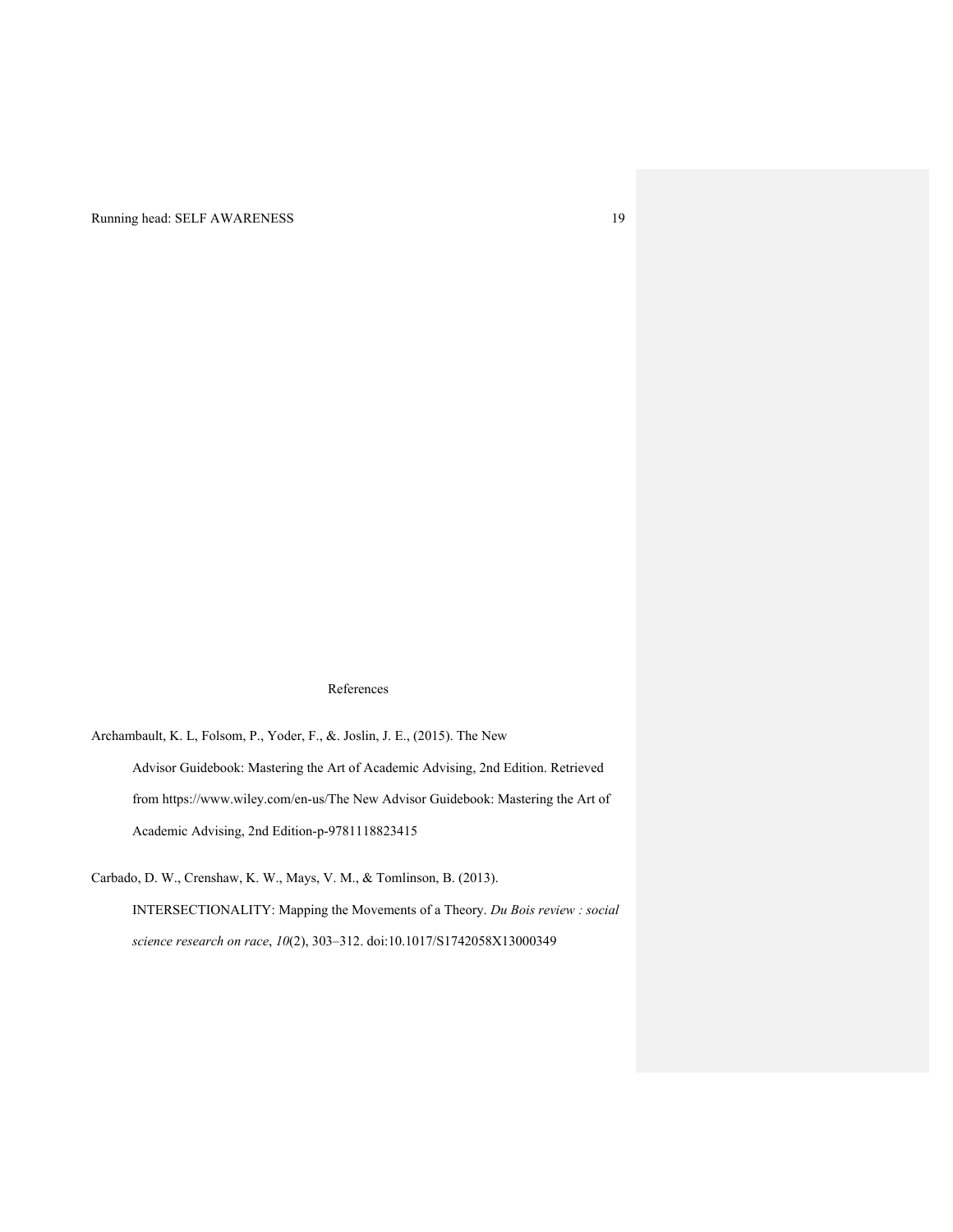- Conwill, W. (2015) De-colonizing Multicultural Counseling and Psychology: Addressing Race Through Intersectionality. In: Goodman R., Gorski P. (eds) Decolonizing "Multicultural" Counseling through Social Justice. International and Cultural Psychology. Springer, New York, NY
- Cook, K., Lusk, A. Miller L.A., Dodier, O., Salazar, A. M. (2012) Understanding Unearned Privilege: An Experiential Activity for Counseling Students. Journal of Creativity in Mental Health, Volume 7, Number 3 (July 2012), pp. 289-303, http://ejournals.ebsco.com.wsuproxy.mnpals.net/direct.asp?ArticleID=42129440F671B6 721446
- Crenshaw, Kimberlé. Mapping the Margins: Intersectionality, Identity, and Violence Against Women of Color. Stanford Law Review. 1991;43(6):1241–1300
- Cross, William E., (1991). Shades of Black: Diversity in African-American identity. Philadelphia: Temple University Press. Cross, W.E., Jr. (1971). The Negro-to-Black conversion experience: Toward a psychology of Black liberation. Black World, 20, 13- 27.
- Goodman, R. D., Williams, J. M., Chung, R. C.-Y., Talleyrand, R. M., Douglass, A. M., McMahon, H. G., & Bemak, F. (2015). Decolonizing traditional pedagogies and practices in counseling and psychology education: A move towards social justice and action. In R. D. Goodman & P. C. Gorski (Eds.), *International and cultural psychology. Decolonizing "multicultural" counseling through social justice* (pp. 147-164). New York, NY, US: Springer Science + Business Media. http://dx.doi.org/10.1007/978-1-4939-1283-4\_11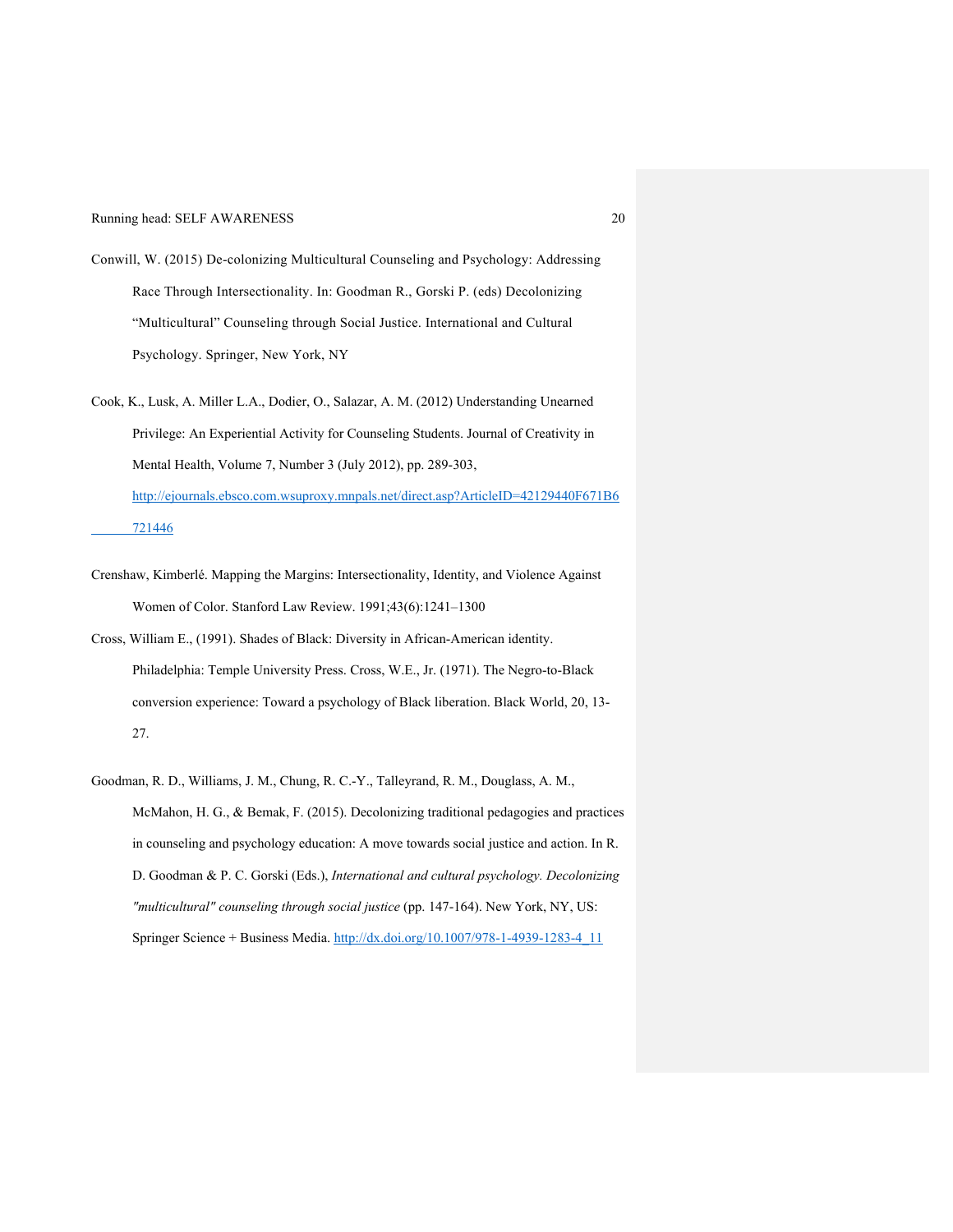- Hayes, J. A. (2001). Countertransference management. Psychotherapy: Theory, Research, Practice, Training, 38(4), 418–422.
- Helms, J.E. A (1992) Race Is a Nice Thing to Have: A Guide to Being A White Person or Understanding the White Persons in your life. Microtraining Associates.
- Harding, B. (2007). Relational skills: Establishing cultural credibility. In P. Folsom (Ed.), The New advisor guidebook: Mastering the art of advising through the first year and beyond. (Monograph No. 16) (pp. 97–99). Manhattan, KS: National Academic Advising Association.
- Hermeet K. Kohli, Ruth Huber & Anna C. Faul (2010) Historical and Theoretical Development of Culturally Competent Social Work Practice, Journal of Teaching in Social Work, 30:3, 252-271, DOI: 10.1080/08841233.2010.499091
- Ibrahim, F. A. (1991). Contribution of Cultural Worldview to Generic Counseling and Development. Journal of Counseling & Development, 70(1), 13-19. doi:10.1002/j.1556- 6676.1991.tb01556.x
- McCarn, S. R., & Fassinger, R. E. (1996). Revisioning sexual minority formation: A new model of lesbian and its implications for counseling and research. The Counseling Psychologist, 24 (3), 508–534.
- Pitagora, D. (2016). The Kink-Poly Confluence: relationship in intersectionality marginalized communities. *Sexual Relationship Therapy.* Vol. 31(3). 391-405. DOI:10.1080/14681994.2016.1156081

Richardson, T. Q., & Molinaro, K. J. (1996). White counselor self-awareness: A